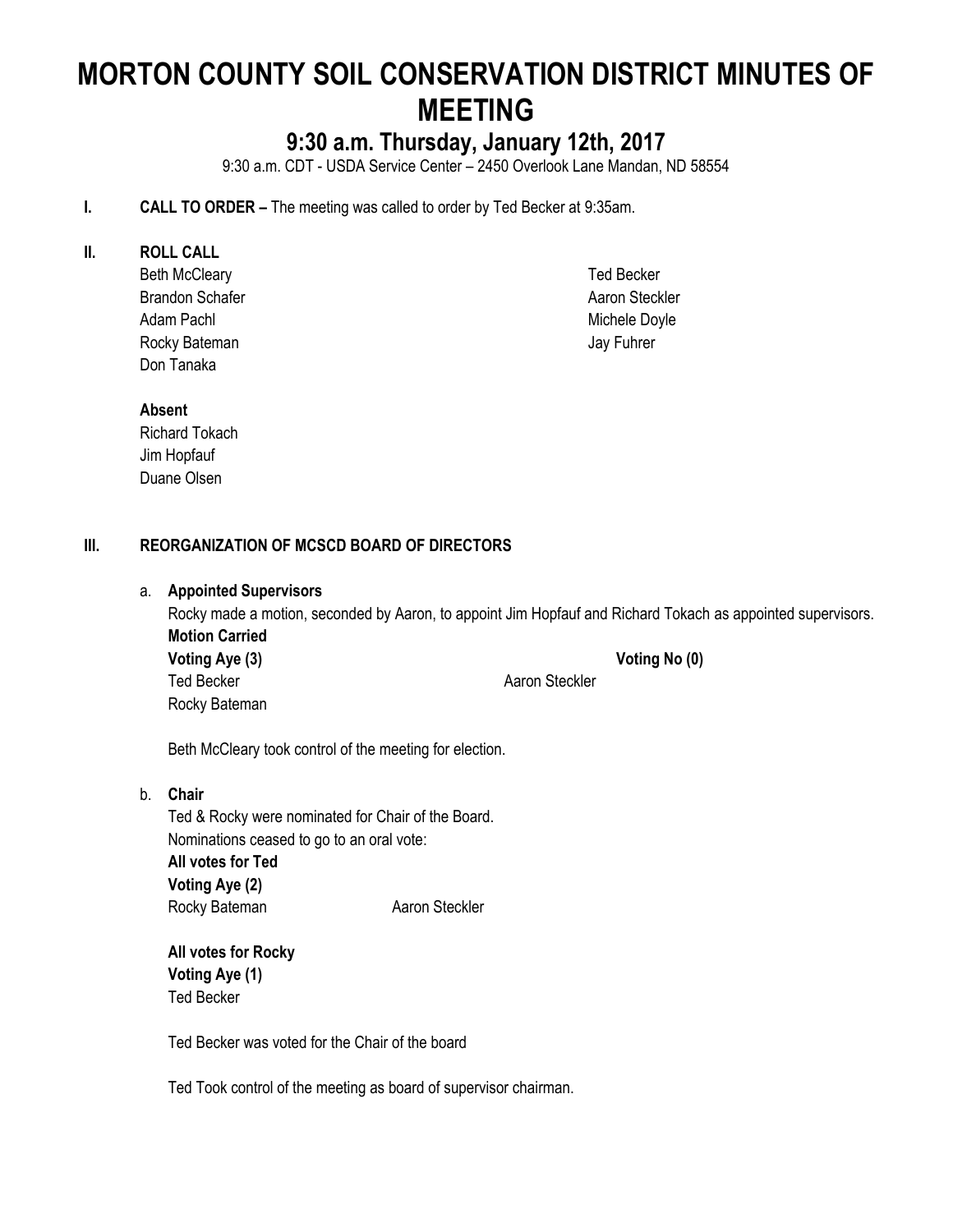# c. **Vice-Chair** Rocky was nominated for Vice-Chair. Aaron made a motion, seconded by Ted, to appoint Rocky Bateman as Vice-Chair of the Board.

|    | <b>Motion Carried</b>                              |                                                                                             |
|----|----------------------------------------------------|---------------------------------------------------------------------------------------------|
|    | Voting Aye (2)                                     | Apposed (1)                                                                                 |
|    | <b>Ted Becker</b>                                  | Rocky Bateman                                                                               |
|    | Aaron Steckler                                     |                                                                                             |
| d. | <b>Official Secretary</b>                          |                                                                                             |
|    | Beth McCleary was nominated for Official Secretary |                                                                                             |
|    |                                                    | Rocky made a motion, seconded by Aaron, to appoint Beth McCleary as the Official Secretary. |
|    | <b>Motion Carried</b>                              |                                                                                             |
|    | Voting Aye (3)                                     | Voting No (0)                                                                               |
|    | <b>Ted Becker</b>                                  | Aaron Steckler                                                                              |
|    | Rocky Bateman                                      |                                                                                             |

# e. **Recording Secretary & Treasurer**

| Beth McCleary was nominated for Recording Secretary and Treasurer. |                                                                                                            |
|--------------------------------------------------------------------|------------------------------------------------------------------------------------------------------------|
|                                                                    | Rocky made a motion, seconded by Aaron, to appoint Beth McCleary as the Recording Secretary and Treasurer. |
| <b>Motion Carried</b>                                              |                                                                                                            |
| Voting Aye (3)                                                     | Voting No (0)                                                                                              |
| Ted Becker                                                         | Aaron Steckler                                                                                             |
| Rocky Bateman                                                      |                                                                                                            |

# f. **Advisory Supervisors**

Don Tanaka, Duane Olsen, and Travis Wolf were nominated for the Advisory Supervisors. Aaron made a motion, seconded by Rocky, to appoint Travis Wolf, Don Tanaka and Duane Olsen as Advisory Supervisors. **Motion Carried**

| <b>Motion Carried</b> |                |               |
|-----------------------|----------------|---------------|
| Voting Aye (3)        |                | Voting No (0) |
| <b>Ted Becker</b>     | Aaron Steckler |               |
| Rocky Bateman         |                |               |

### g. **RC&D Representative**

Duane Olsen was nominated for RC&D Representative. Aaron made a motion, seconded by Rocky, to appoint Duane Olsen as the RC&D Representative. **Motion Carried Voting Aye (3) Voting No (0)** Ted Becker **Accord Executes** Aaron Steckler Rocky Bateman

|                       | Aaron made a motion, seconded by Rocky, to appoint Rocky Bateman as a back up to Duane Olsen. |
|-----------------------|-----------------------------------------------------------------------------------------------|
| <b>Motion Carried</b> |                                                                                               |
| Voting Aye (3)        | Voting No (0)                                                                                 |
| Ted Becker            | Aaron Steckler                                                                                |
| Rocky Bateman         |                                                                                               |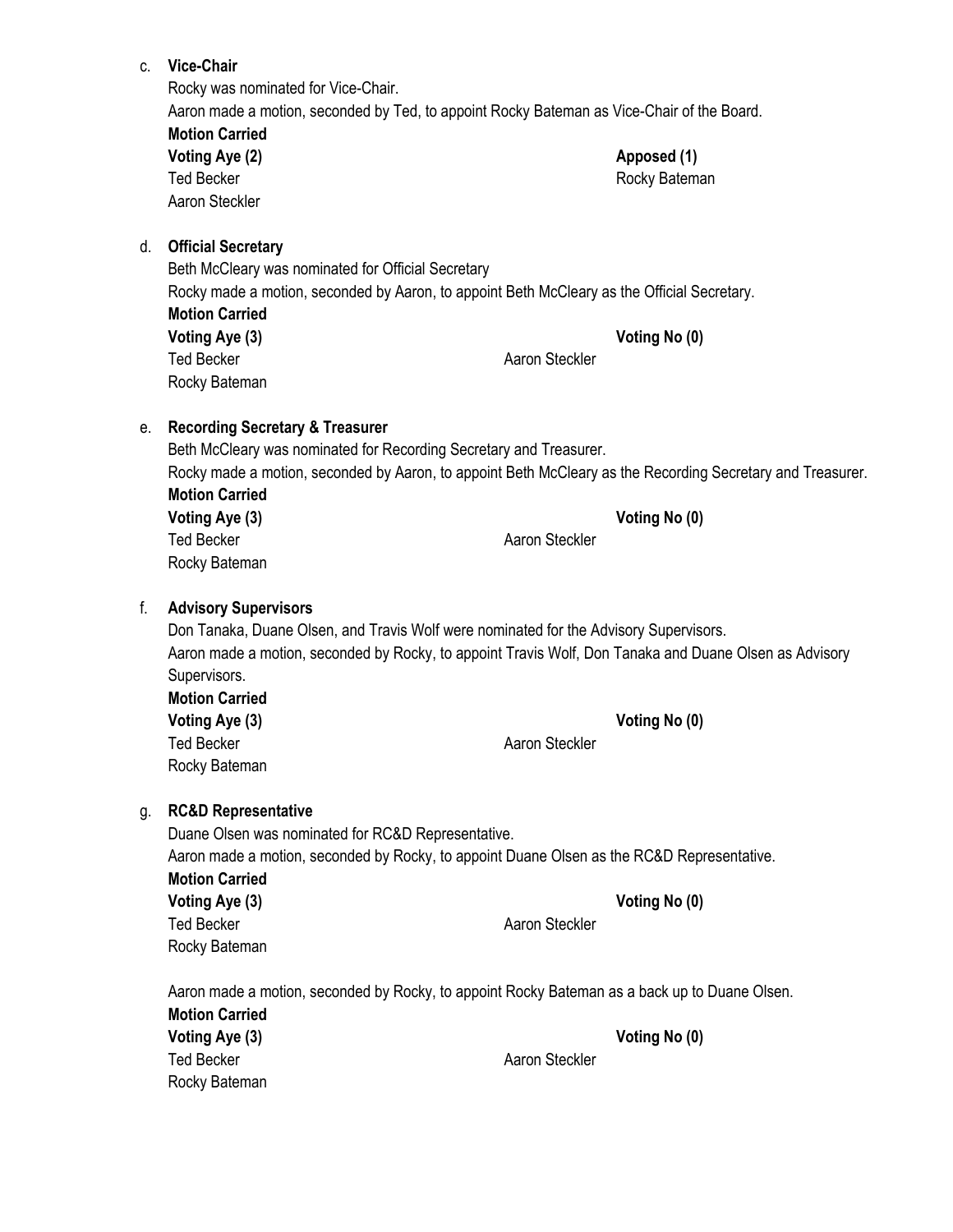#### h. **RDC Representative**

| Rocky was nominated for RDC Representative. |                                                                                             |
|---------------------------------------------|---------------------------------------------------------------------------------------------|
|                                             | Aaron made a motion, seconded by Rocky, to appoint Rocky Bateman as the RDC Representative. |
| <b>Motion Carried</b>                       |                                                                                             |
| Voting Aye (3)                              | Voting No (0)                                                                               |
| Ted Becker                                  | Aaron Steckler                                                                              |
| Rocky Bateman                               |                                                                                             |
|                                             |                                                                                             |
|                                             |                                                                                             |

#### i. **Area IV Representative**

| Duane Olsen was nominated as the Area IV Representative. |                                                                                           |
|----------------------------------------------------------|-------------------------------------------------------------------------------------------|
|                                                          | Aaron made a motion, seconded by Rocky, to appoint Duane Olsen as Area IV Representative. |
| <b>Motion Carried</b>                                    |                                                                                           |
| Voting Aye (3)                                           | Voting No (0)                                                                             |
| Ted Becker                                               | Aaron Steckler                                                                            |
| Rocky Bateman                                            |                                                                                           |

Rocky made a motion, seconded by Aaron, to appoint Aaron as a back up to Duane Olsen. **Motion Carried Voting Aye (3) Voting No (0)** Ted Becker **Aaron Steckler** Aaron Steckler

#### j. **Personnel Committee**

Rocky Bateman

Jim Hopfauf and Travis Wolf were nominated for the Personnel Committee. Rocky made a motion, seconded by Aaron, to have the District Conservationist, Jim Hopfauf and Travis Wolf be on the Personnel Committee.

**Motion Carried Voting Aye (3) Voting No (0)** Ted Becker **Aaron Steckler** Aaron Steckler Rocky Bateman

#### k. **Financial & Equipment Committee**

Richard Tokach was nominated for the Financial and Equipment Committee. Aaron made a motion, seconded by Rocky, to elect Richard Tokach and Travis Wolf to be on the Financial and Equipment Committee.

**Motion Carried Voting Aye (3) Voting No (0)** Ted Becker **Aaron Steckler** Aaron Steckler Rocky Bateman

Rocky made a motion, seconded by Aaron, to remove Travis Wolf from signing district checks and replace Travis Wolf with Richard Tokach.

| <b>Motion Carried</b> |  |
|-----------------------|--|
| Voting Aye (3)        |  |
| <b>Ted Becker</b>     |  |
| Rocky Bateman         |  |

**Voting Aye (3) Voting No (0)**

Aaron Steckler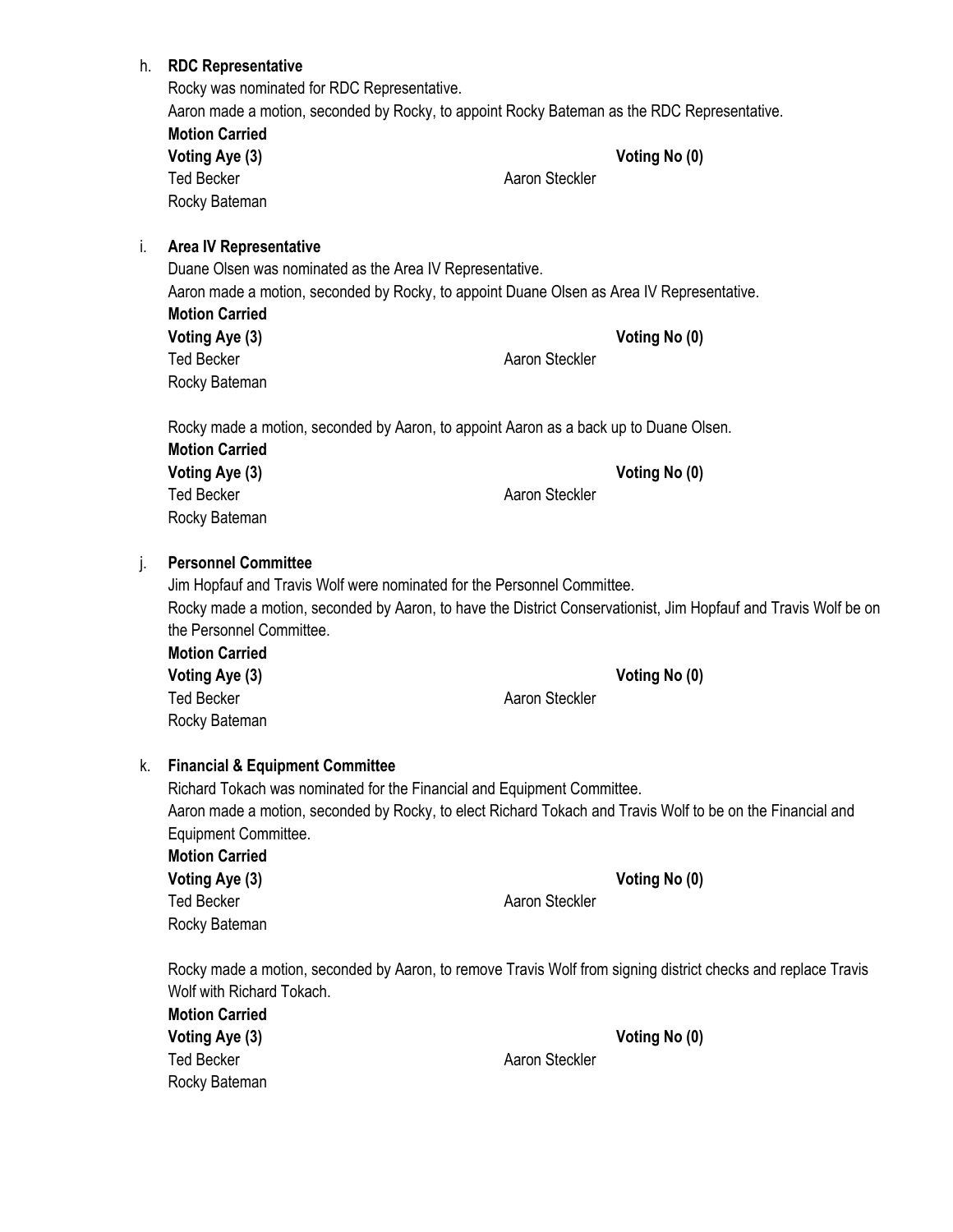**IV. MINUTES OF PREVIOUS MEETING -** Rocky made a motion, seconded by Aaron, to approve the December 2<sup>nd</sup>, 2016 minutes

| <b>Motion Carried</b> |               |
|-----------------------|---------------|
| Voting Aye (3)        | Voting No (0) |
| Ted Becker            | Rocky Bateman |
| Aaron Steckler        |               |

**V. TREASURER'S REPORT -** Rocky made a motion, seconded by Aaron, to approve both the District and 319 financial report as submitted by Beth McCleary.

> **Motion Carried** Ted Becker **Rocky** Bateman Aaron Steckler

**Voting Aye (3) Voting No (0)**

#### **VI. OLD BUSINESS**

- a. Newsletter Due January  $13<sup>th</sup>$ , 2017 Annual Report Newsletter articles are due to Beth by January  $13<sup>th</sup>$ . The newsletter will include the 2016 annual report as well as the 2016 achievement winner. Adam stated that he will also have an article in the newsletter about living snow fences.
- b. Website- Beth updated the website with the personnel committee meeting as well as the board meeting notice. The website did get hacked twice and was down for a few days, but it is back up and running now.
- c. Water Spickot No report
- d. Winter Workshop 2017 February 16<sup>th</sup>, 2017 Brandon stated that the Winter Workshop is all planned and speakers are all lined up. There was a discussion on whether the board was still interested in having the Winter Workshop due to the amount of snow that we have received. Jay provided an update to the board on the Workshop scheduled for January 16<sup>th</sup>, 2017 and other workshops planned. Jay also provided information on doing a workshop in the summer or fall of 2017 with the main speaker being Allan Savory.

Rocky made a motion, seconded by Aaron, to cancel the 2017 Winter Workshop due to the unpredictability of the weather and ask our sponsors to put their donations towards Allan Savory workshop in summer or fall of 2017.

| <b>Motion Carried</b> |               |  |
|-----------------------|---------------|--|
| Voting Aye (3)        | Voting No (0) |  |
| <b>Ted Becker</b>     | Rocky Bateman |  |
| Aaron Steckler        |               |  |

- e. Game & Fish Cost Share for No-Till Grass Drill nothing new to report
- f. 2017 Women's Ag Day March 7th, 2017 Beth provided a report on Women's Ag Day. Dr. Barbara Handy-Marchello will be the keynote speaker. She will be presenting on a general overview of pioneer farm women's experience. The title of her presentation is "Pioneer Farm Women: Smart, Able and Hardworking". The other speaker is Dr. Kimberly Porter. Dr. Porter is a professor of history at UND. Her presentation is planning to be on Women in the NPL. We will also have a traveling exhibit from the State Historical Society of ND. The exhibit is called "Land in Her Own Name" and contains 24 panels of pictures and captions. Both speakers are not charging us a speaker fee. There is a \$25 fee for the traveling exhibit. Beth sent out about 80 sponsor letters and will go to a few places in person to ask for a donation. Beth also showed the board an idea to implement the old black and white photos from the SCD by making tile coasters with the photos. The total cost for creating the tiles would be \$150-\$200.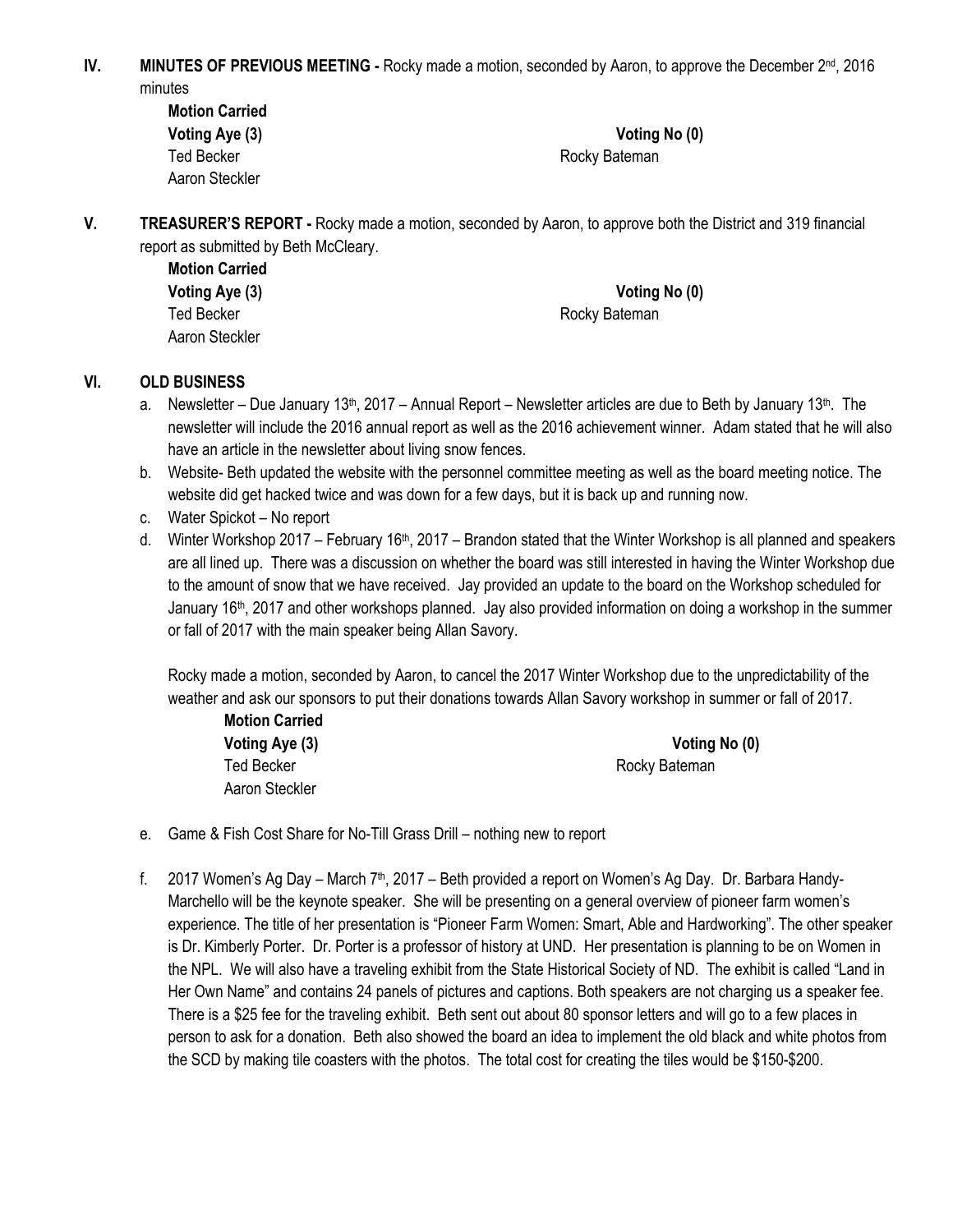| а. |                       | Wildlife Escape Ramp Report – Adam has not heard back from True North.                                    |
|----|-----------------------|-----------------------------------------------------------------------------------------------------------|
|    |                       | Rocky made a motion, seconded by Aaron, to have the district not sell Wildlife Escape Ramps at this time. |
|    | <b>Motion Carried</b> |                                                                                                           |
|    | Voting Aye (3)        | Voting No (0)                                                                                             |
|    | Ted Becker            | Rocky Bateman                                                                                             |
|    | Aaron Steckler        |                                                                                                           |

- h. Mitigation Proposals Follow up Report Adam review. The District has a big order for hand plant trees and Adam discussed that with the board. The purchaser will be paying for the trees in full, prior to receiving the trees, via cashier's check.
- i. District Enclosed Trailer Report The District received a check from State Farm, for Loss of Property, in the amount of \$4,650.00. Adam provided quotes to the board for a new trailer. Rocky made a motion, seconded by Aaron, to purchase a 7'x16', white, aluminum frame with enclosed wiring enclosed trailer. **Motion Carried Voting Aye (3) Voting No (0)** Ted Becker **Rocky** Bateman Aaron Steckler
- **VII. REVIEW WORK PLAN/CALENDAR –** The Board reviewed the work plan calendar.

#### **VIII. NEW BUSINESS**

a. Personnel Committee Report- Travis provided a report from the personnel committee meeting. Rocky made a motion, seconded by Aaron to provide Brandon with a \$0.90 per hour raise and Adam and Beth with a \$0.83 per hour raise.

**Motion Carried Voting Aye (3) Voting No (0)** Ted Becker **Rocky** Bateman Aaron Steckler

Rocky made a motion, seconded by Aaron, to provide the district staff with a \$250.00 clothing allowance to spend on Morton County SCD apparel.

| <b>Motion Carried</b> |
|-----------------------|
| Voting Aye (3)        |
| <b>Ted Becker</b>     |
| Aaron Steckler        |

**Voting Aye (3) Voting No (0)** Rocky Bateman

b. Roger Klemisch to Mow at District Shed – Rocky made a motion, seconded by Aaron, to continue to have Roger Klemisch mowing and maintaining the district shed grass.

| <b>Motion Carried</b> |
|-----------------------|
| Voting Aye (3)        |
| Ted Becker            |
| Aaron Steckler        |

**Voting Aye (3) Voting No (0)** Rocky Bateman

c. Plant Materials Letter – The board reviewed the letter.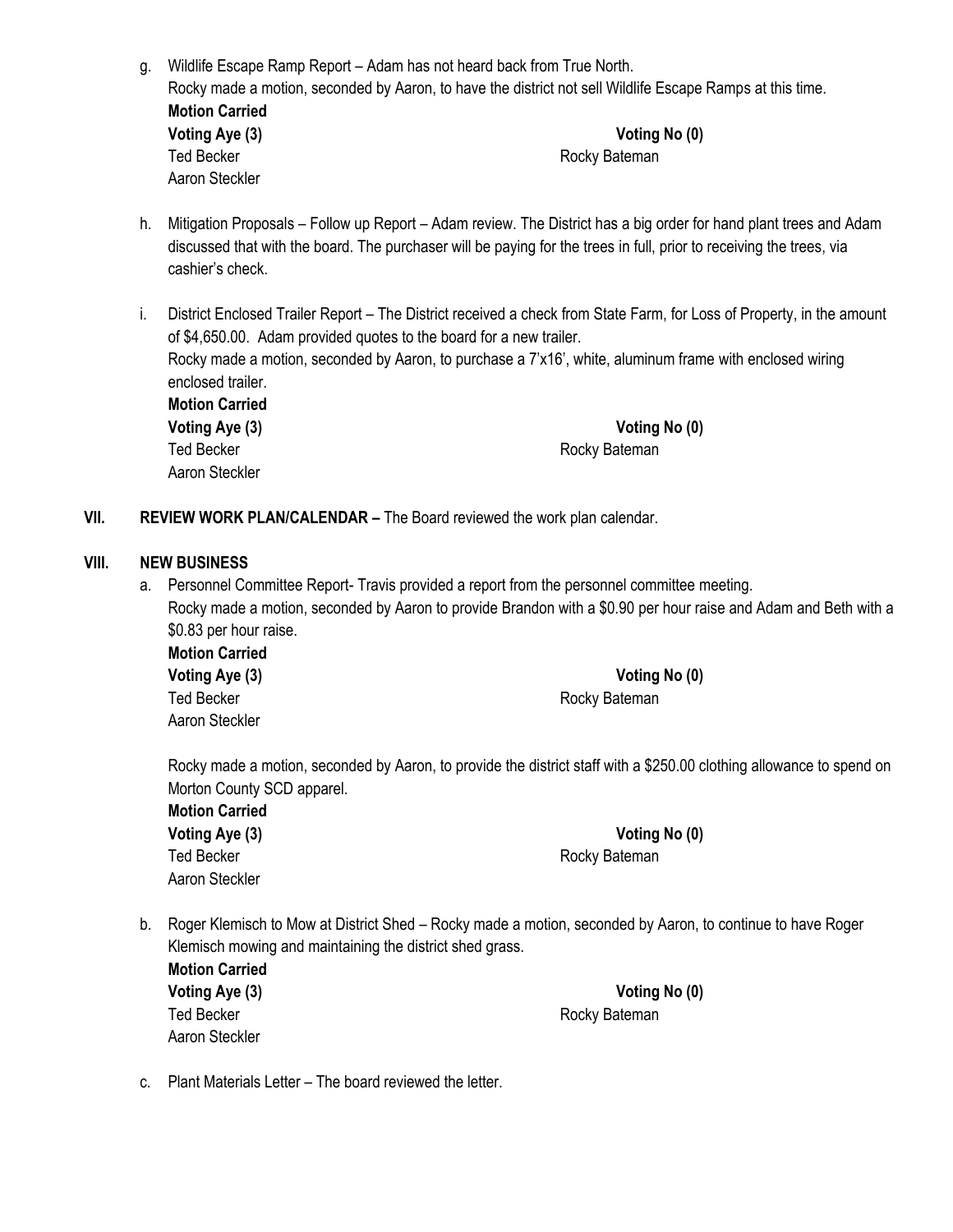- d. Jackie Buckley Retirement January 26<sup>th</sup>, 2017 2-6 PM @ Mandan Eagles Rocky made a motion, seconded by Aaron, for the District to purchase Jackie a Retirement gift up to \$100.00. **Motion Carried Voting Aye (3) Voting No (0)** Ted Becker **Rocky** Bateman Aaron Steckler
- e. Conservation at the Capital February 1st, 2017 Travis suggested having a booth with our Soil Health Mentors. Brandon will try to put something together and present it at the capital. Rocky made a motion, seconded by Aaron, to donate \$100.00 towards lunch for the Conservation at the Capital Event.

| <b>Motion Carried</b> |
|-----------------------|
| Voting Aye (3)        |
| Ted Becker            |
| Aaron Steckler        |

**Voting No (0)** 

Rocky Bateman

f. Joint Soil Health Workshops

1. January  $16<sup>th</sup>$ , 2017 Johann Zeitsman – The staff has been calling producers to invite them to the meeting since no invitations were able to be sent out.

2. March 1<sup>st</sup> & 2<sup>nd</sup>, 2017 Paul Jasa (Main talk March 1<sup>st</sup> then 2 shop talks one Morton one Burleigh March 2<sup>nd</sup>) – the board agrees that the district will participate in the meetings and shop talks. The board discussed possible producer panel nominations. Don suggested Rocky Bateman, Jim Hopfauf, Travis Wolf, and the Steckler's. Other suggestions were Kenny Miller and Lance Gartner. The tentative panel the board agreed to is Rocky, Jim, Travis, and Steckler's.

The board recessed for lunch from 12:15pm to 1:05pm.

### **IX. REPORT OF DISTRICT PROGRAMS**

a. OMG Grassland Improvement Project – Many of the producers applied for both EQIP and OMG and NRCS will be getting pre-approvals in the coming weeks. Grant County is wondering if Brandon would be able to assist them on working on their OMG contracts. Grant County is willing to cover Brandon's wages.

Aaron made a motion, seconded by Rocky, to allow Brandon to assist Grant County with OMG contracts as well as requesting Grant County to reimburse the Morton County SCD for his wages as well as mileage.

**Motion Carried** Ted Becker **Rocky** Bateman Aaron Steckler

**Voting Aye (3) Voting No (0)**

# **X. MCSCD HANDBOOK**

a. Review/Approve – Put on hold till next meeting

# **XI. REPORT OF DISTRICT EMPLOYEES**

- a. District Technician
	- 1. Update on Trees and Fabric Adam will be asking for approval for leave for when his baby is born. Adam will put together information for Brandon and Beth to help when he is gone.

Wildlife Society – Adam is asking if the board would allow Adam to go to the Wildlife Society Convention on District time on February 8<sup>th</sup>-10<sup>th</sup>.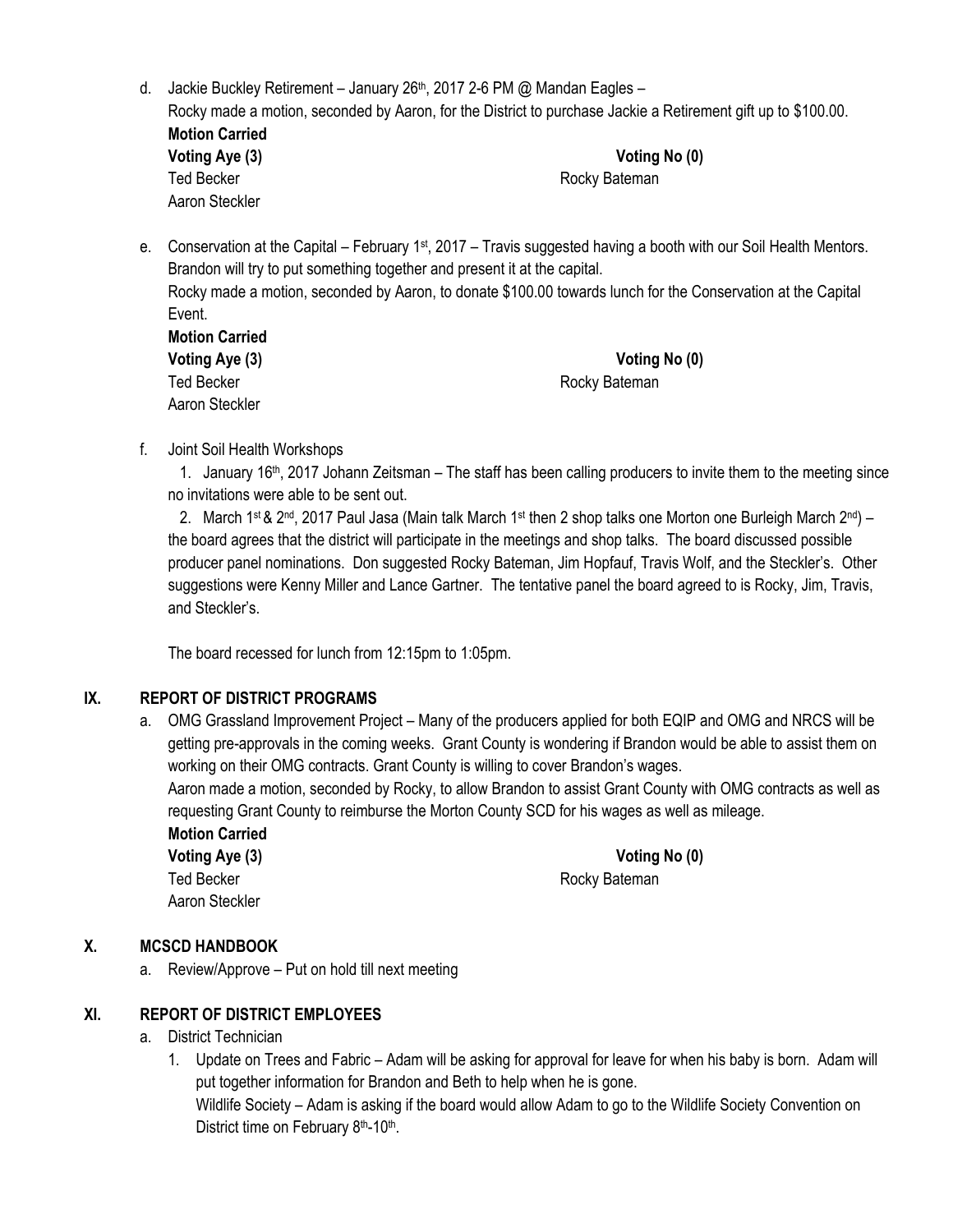Aaron made a motion, seconded by Rocky, to approve Adam to go to the Conference & Workshop on District time as well as pay \$50.00 for the registration fee.

| Motion Carried |
|----------------|
| Voting Aye (3) |
| Ted Becker     |
| Aaron Steckler |

#### **Voting Aye (3) Voting No (0)**

Rocky Bateman

Adam also provided a request to allow the staff to start looking at putting up a new building. The lease for our current building is up December 2018. The board decided to wait on that subject.

- b. District Secretary
	- 1. Admin Update Beth completed all W-2's and 1099's for the 2016 season. Beth also completed the year-end tax requirements. Beth will also contact Lynnell from Mahlum and Goodhart to discuss the audit/agreed upon procedures. Beth completed the board 2016 mileage. Beth also received a copy of Kenny Miller's Video that was played at the annual convention and will try to post that to the district website.

#### c. 319 Watershed Coordinator

1. Update on Watershed Program – Water Festival is April 11<sup>th</sup>. There is a Soil and Water training through NDSU at the Fargo Dome, Brandon is interested in going. The cost is \$80.00 and is a one day training. The training is January 18th, 2017.

Rocky made a motion, seconded by Aaron, to approve Brandon to attend the Soil and Water training in Fargo and pay for the \$80.00 registration fee.

| <b>Motion Carried</b> |
|-----------------------|
| Voting Aye (3)        |
| Ted Becker            |
| Aaron Steckler        |

**Voting Aye (3) Voting No (0)**

Rocky Bateman

2. Update on Soil Health Mentor Program – No report at this time

#### **XII. SPECIAL COMMITTEES**

- a. MCSCD Handbook Rocky Rocky and Travis will meet with Beth tomorrow for the pay schedule.
- b. Multi-County Soil Health Workshop 2018 Rocky
- c. Soil Health Mentor Rocky
- d. Winter Workshop 2017 Richard Remove for next meeting Winter Workshop canceled.
- e. Women's Ag Day Jim

#### **XIII. REPORT OF COOPERATING AGENCIES**

- a. District Conservationist
	- 1. NRCS Programs Update CRP grassland contracts to put together. FSA will be advertising another CRP opening soon. Justin no longer works for the NDASCD and they are advertising the potion and plan to have the main office be Mandan. Melissa McCann also accepted a position in Valley City and will soon no longer be with the Mandan office.
- b. County Extension Agent No report
- c. Farm Bill Specialist No report
- **XIV. CORRESPONDENCE –** NRCS Letter from Mary Podoll, ND Water Magazine, Holiday Card from K2S, NDIRF Participator, Chamber Connection Magazine, Survey from Plant Materials, Letter from Travis Rossow, Donation request from Mandan Golden Age Services, and Morton County Producer Newsletter.